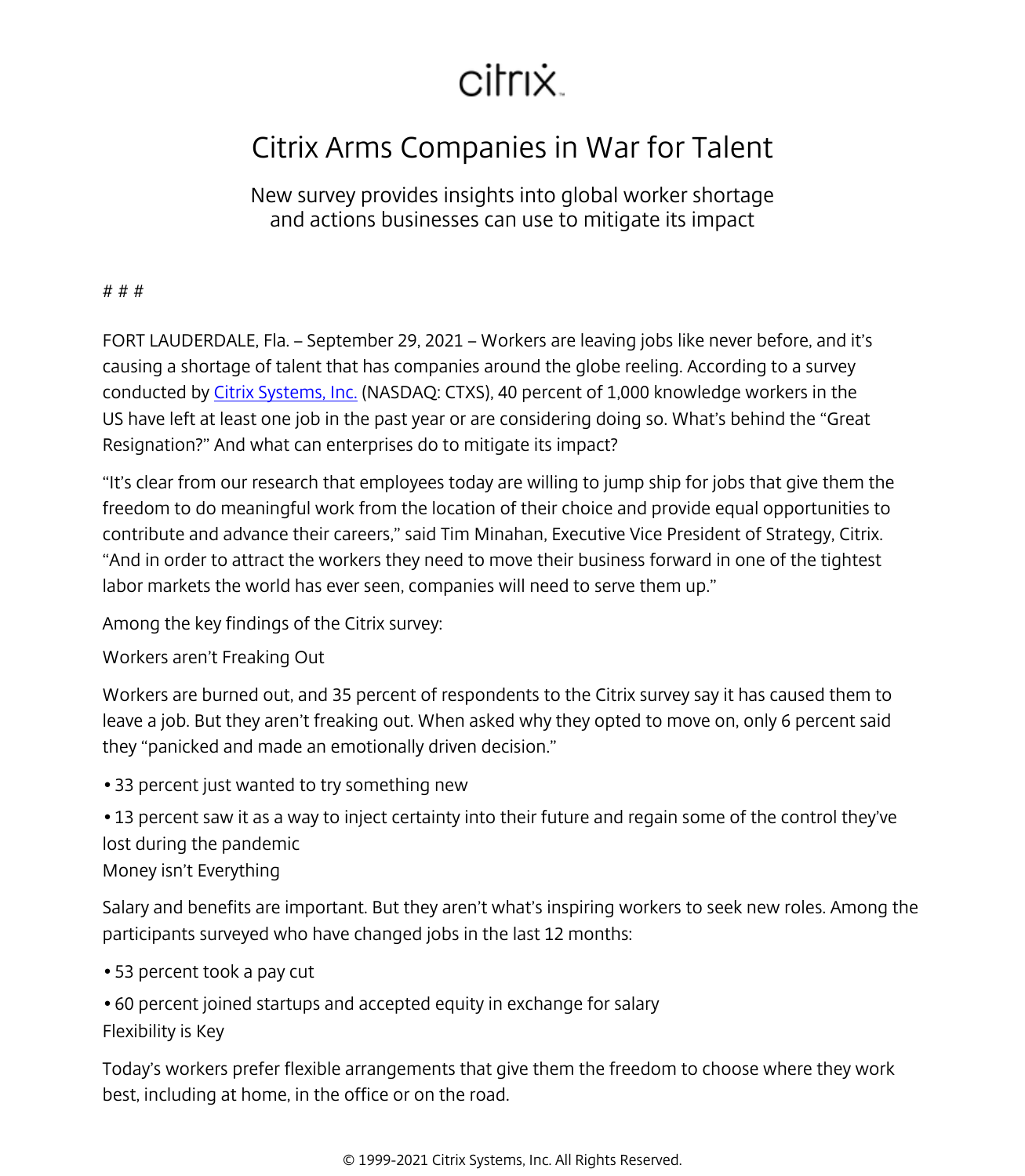• 80 percent of respondents to the Citrix survey said it was "very" or "somewhat" important that they be able to work from anywhere

• 55 percent said they would accept a pay cut in return for the ability to do so Employee Experience has Never Mattered More

Modern workers want to engage in innovative work, be productive and make meaningful contributions to the business that are valued without interference from complex technology and processes. And as the Citrix survey reveals, they're likely to move on if they can't:

• 60 percent of workers polled left jobs for positions that provide more opportunities to innovate and try new things

- 38 percent were not engaged in or passionate about their former role
- 31 percent were frustrated by overly complicated technology and processe
- 47 percent believe they can do more meaningful work in their new roles
- 47 percent feel their contributions are valued and recognized

Fear of the Digital Divide is Real

The global pandemic has made clear that remote work can boost employee engagement and productivity. But as companies transition to hybrid models, there is fear it will open a new digital divide. And it is not unfounded.

"If left unchecked, hybrid models can quickly establish two classes of workers and infuse the workplace with inequity and bias," Minahan said.

Respondents to the Citrix poll support this notion:

- 38 percent believe remote employees will be at a career disadvantage for not working out of a central office location
- 47 think they will be less likely to be considered for promotion/advancement opportunities

In addition to why workers are leaving jobs, the Citrix survey also sought to understand what keeps them around. Of the respondents who indicated they have not changed jobs,

- 53 percent like what they do
- 41 percent say their benefits are competitive and beyond financial security, provide for their physical and mental well being
- 40 percent can work flexibly
- 34 percent feel trusted and empowered to work when and how they work best
- 27 percent are afraid to make a change given the ongoing uncertainty
- 22 percent say their company invests in their development and provides opportunities to advance
- 12 percent will lose stock options or a retirement plan if they leave